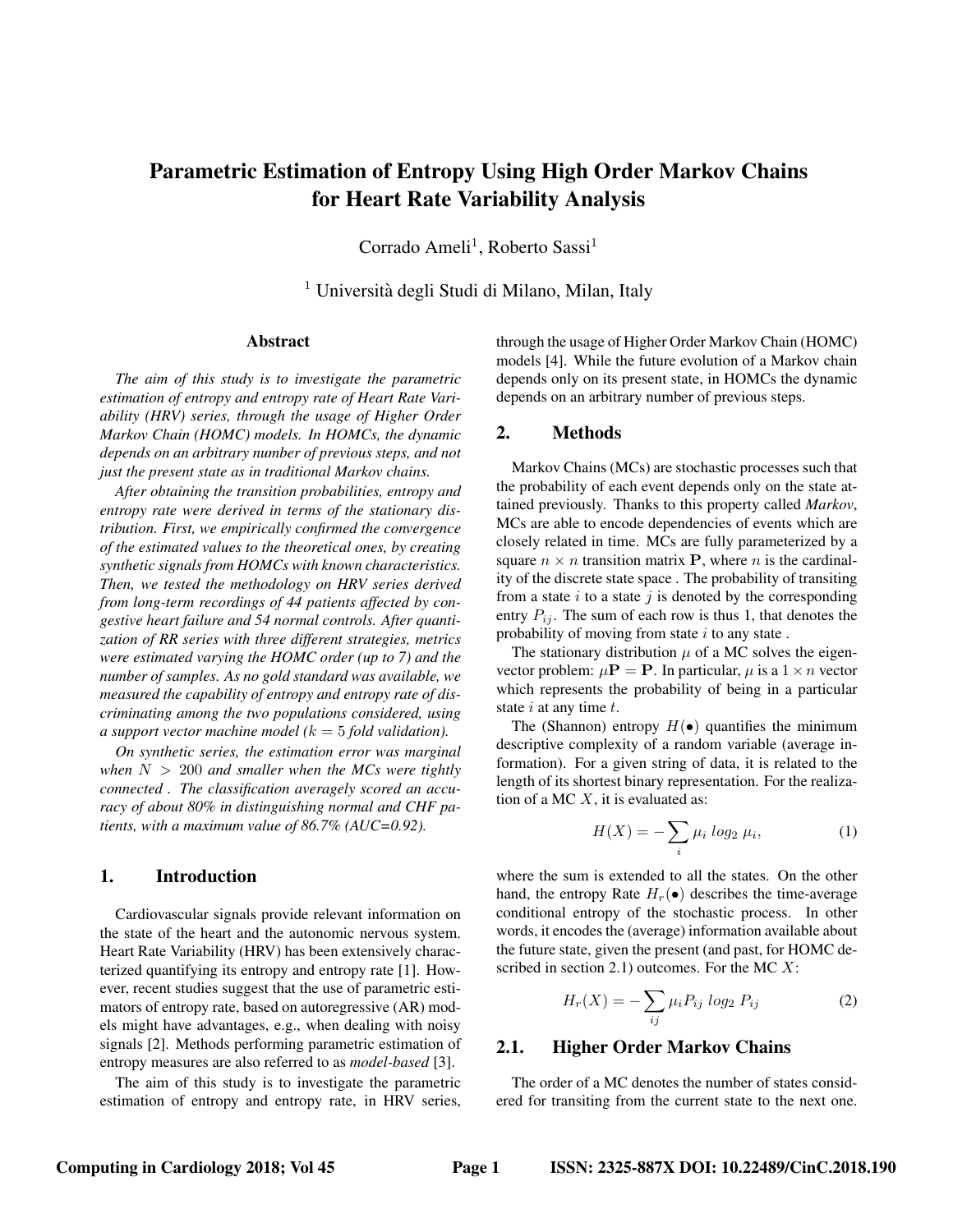For classical MCs, when the Markov property holds, the process order is 1. On the other hand, an order 2 MC assigns the probability of  $X_{i+1}$  based on the current and previous outcomes of the process  $(X_i, X_{i-1})$ . As the name suggests, HOMCs are MCs whose order is greater than 1.

An order k HOMC is fully parameterized by a  $n^k \times n$ transition matrix  $\hat{P}$ , where each element denotes the probability of transiting from the ordered set of  $k$  states  $i =$  $(X_i, \ldots, X_{i+k-1})$  to a new outcome  $j = X_{i+1}$ . Not being simply Markov anymore, equations (1) and (2) must be adapted as well, losing their computational simplicity. An alternative solution, is to consider a  $n^k \times n^k$  square transition matrix P describing the probability of transiting from the ordered set of k states  $i = (X_i, \dots, X_{i+k-1})$ to the ordered set  $j = (X_{i+1}, \ldots, X_{i+k})$  (lagged state vectors). For instance, let a element of  $\hat{P}_{ij} \neq 0$  for a third order HOMC with  $i = (2, 0, 1)$  and  $j = 5$ ; then the corresponding element in **P** will link  $i = (2, 0, 1)$  and  $j = (0, 1, 5)$ . The price of encoding a longer time-memory in a square transition matrix is clearly its larger size (and memory footprint in numerical computations).

#### 2.2. Encoding RR series into HOMC

RR series are values of distances in time between nearby beats and each value  $RR_i \in \mathbb{R}$ . To model them with HOMC,  $RR_i$  values need to be aggregated into states. This process is formally called quantization and the number of states  $(N)$  is a parameter of the process. In this work three types of quantization have been considered:

• Uniform:  $N$  equally big partitions are built spanning from  $RR_{MIN}$  to  $RR_{MAX}$ ;

• Gaussian: a gaussian distribution is first fit to the sample distribution of the series (maximum likelihood). Then N not-overlapping partitions of equal probability are created;

• Minimization of Mean Square Distortion (MSD): the dimension of the series is quantized into  $N$  partitions, obtained by solving an optimization problem that minimizes the overall quantization error:  $Q_{\text{err}} = \sum_i (RR_i - RR_i^q)^2$ where  $RR_i^q$  are the  $RR_i$  values after quantization.

In the following, the states will be numbered with integers, starting from 0, in order to obtain a sequence  $S$ , of length L (as the RR series), composed by N different symbols. To estimate the transition matrix for the sample sequence S, a frequency matrix  $\bf{F}$  is built and then normalized (Algorithm 1). With P available, the stationary distribution  $\mu$ is computed and the entropy metrics estimated.

#### 2.3. Synthetic Sequences

We first verified the convergence of the estimated metrics to the correct theoretical values of entropy and entropy rate, using synthetic sequences generated from known Algorithm 1 Transition matrix estimation.

1: Let  $k$  be the order of the HOMC,  $N$  the number of states,  $S$  the sequence and  $L$  the length of  $S$ .

2:  $\mathbf{F} = \mathbf{zeros}(\mathbf{N}^{\mathbf{k}}, \mathbf{N}^{\mathbf{k}})$ 3: for  $i = k + 1$  to L do 4:  $in = S_{(i-k):(i-1)}$ 

- 5:  $out = S_{(i-k+1):(i)}$
- 6:  $P_{in,out}$  ++
- 7: end for
- 8:  $P = zeros(N^k, N^k)$
- 9: for  $j = 1$  to  $N^k$  do
- 10:  $\mathbf{P}_{\mathbf{j},:} = \mathbf{F}_{\mathbf{j},:}/\text{sum}(\mathbf{F}_{\mathbf{j},:})$
- 11: end for

stochastic processes. Three MCs have been taken into consideration. Each MC is composed by the same number of states  $(N = 6)$  but the density of the connections changes among the processes. Thus, we identify a loosely connected MC (7 arcs), an averagely connected MC (11 arcs) and a tightly connected MC (25 arcs, 15 of them with probability less or equal to 0.1). Each of the MC had a single stationary distribution.

The first experiment we performed consisted in generating sample sequences from these processes and in estimating the entropy metrics as their length varied from 50 to 1000 points. We then measured the difference from the theoretical value to the estimated value normalized by the former. For statistical convergence, the procedure was repeated 100 times and the results averaged. We then evaluated how noise affects the estimates by artificially inducing error by letting each state of the sequence to be wrongly re-labelled as one of its neighbors with an error probability varying from 0 to 0.1 (*i.e.*, the probability of remaining in the original state was 0.8). This was meant to mimic what happens with quantization.

Finally, we further considered three HOMCs ( $N = 6$ ), of order 2, 3 and 4, to assess the errors produced by the wrong choice of the order's parameter.

#### 2.4. HRV Data

We considered the long-term RR series of 98 subjects: 54 with a normal cardiovascular activity and 44 affected by Congestive Heart Failure (CHF). The signals were obtained [5] from the Normal Sinus Rhythm RR Interval Database, the Congestive Heart Failure RR Interval Database (29 subjects) and the BIDMC Congestive Heart Failure Database (15 subjects) . The sampling rates were 128 Hz for the first two databases and 250 Hz for the third.

Given the fact that for real sequences reference entropy values are not available, we verified how effective are entropy and entropy rate in distinguishing subjects from the two populations. Quantizations methods presented in sec-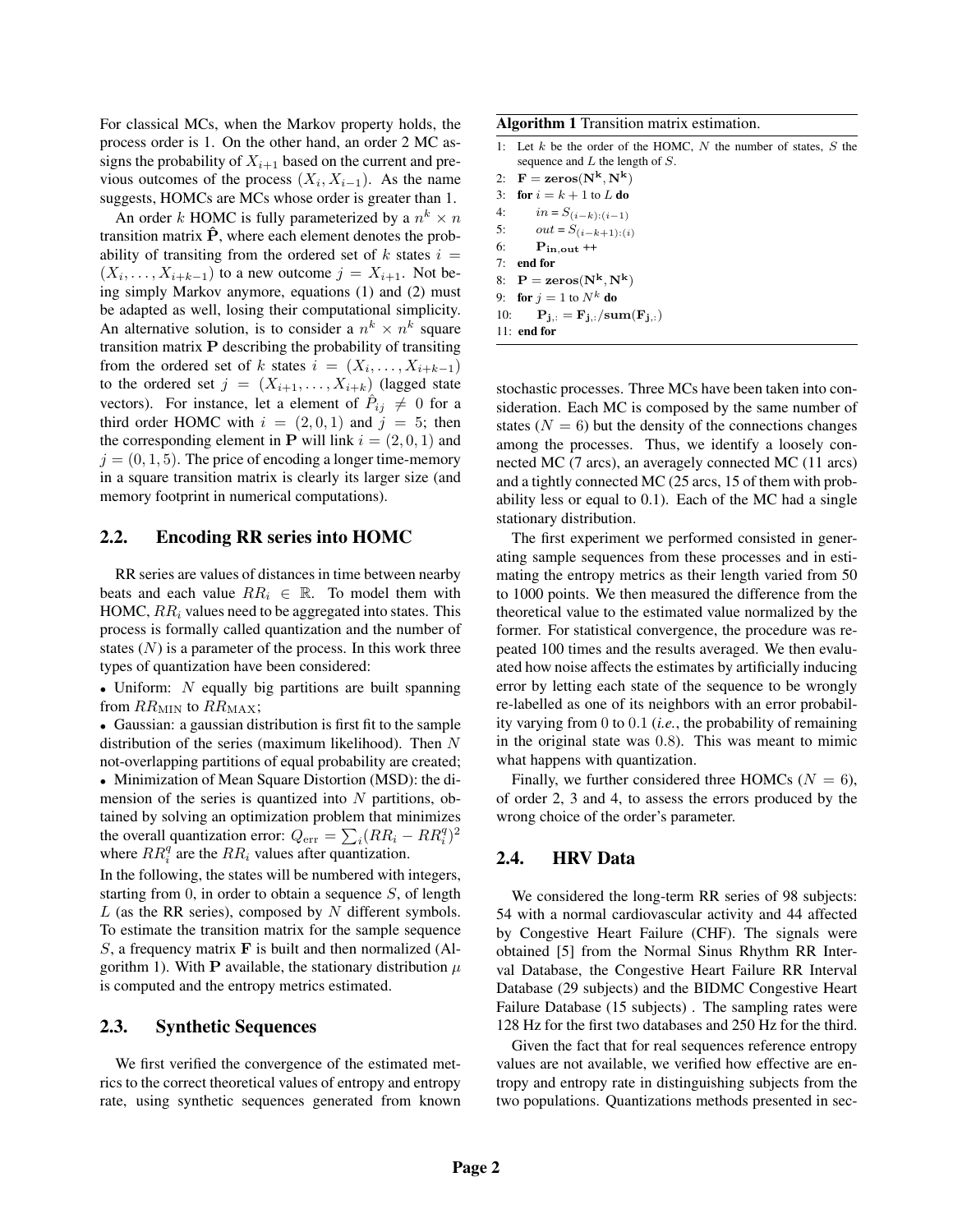

Figure 1. On top: relative errors (averaged over 100 runs) for synthetic sequences, as the sample length increases (MC of order 1). On bottom: relative errors (averaged over 100 runs) for synthetic sequences when  $L = 1000$ , as the noise increases (MC of order 1).

Table 1. Configurations which reached the largest AUC, at each sequence length.

| L     |            | Diff. Quantiz. N Order AUC |    |                             |      | Acc. |
|-------|------------|----------------------------|----|-----------------------------|------|------|
| 100   | <b>Yes</b> | Gauss.                     | 12 |                             | 0.79 | 78.6 |
| 200   | <b>Yes</b> | Gauss.                     | 13 | $\mathcal{D}_{\mathcal{L}}$ | 0.77 | 75.5 |
| 500   | <b>Yes</b> | Gauss.                     | 10 | $\mathfrak{D}$              | 0.84 | 83.7 |
| 1000  | Yes        | Gauss.                     | 9  | 2                           | 0.81 | 79.6 |
| 75000 | No.        | <b>MSD</b>                 | 10 |                             | 0.92 | 86.7 |

tion 2.2 were all tested, with a number of states  $N$  up to 14. Then, different lengths of the HRVs (100, 200, 500, 1000 and 75000) and different parameterizations of the HOMCs  $(k < 7)$  were employed. Given the nonstationarity of long-term RR series, we also considered the first-difference (*Diff.*) series  $I_i = RR_{i+1} - RR_i$ . For each configuration of the parameters, the average Area Under the Curve (AUC) of a Support Vector Machine (SVM) classifier was assessed.

## 3. Results

The results of the simulations performed on synthetic sequences, while varying their length, are presented in Fig. 1. The error regarding entropy is almost negligible, while entropy rate requires at least 100 sample points to achieve a relative error below 0.1, in the tightly connected MC. The impact of noise is also reported in Fig. 1 when  $L = 1000$ .



Figure 2. Estimates of entropy rate for series generated by an order 4 HOMC, while varying the order of the model.

Entropy is very resilient to this kind of noise, while entropy rate estimates are more severely affected (except the tightly connected MC, where the impact is milder).

The results obtained on synthetic series produced by HOMC showed that, once the order of the model is equal or larger than the order of the HOMC, the estimated entropy approaches the theoretical one. As shown in Fig. 2, where the series were generated by an order  $k = 4$  HOMC, the error dropped when reaching  $k$ . These preliminary findings suggest that the order of the model might be cho-